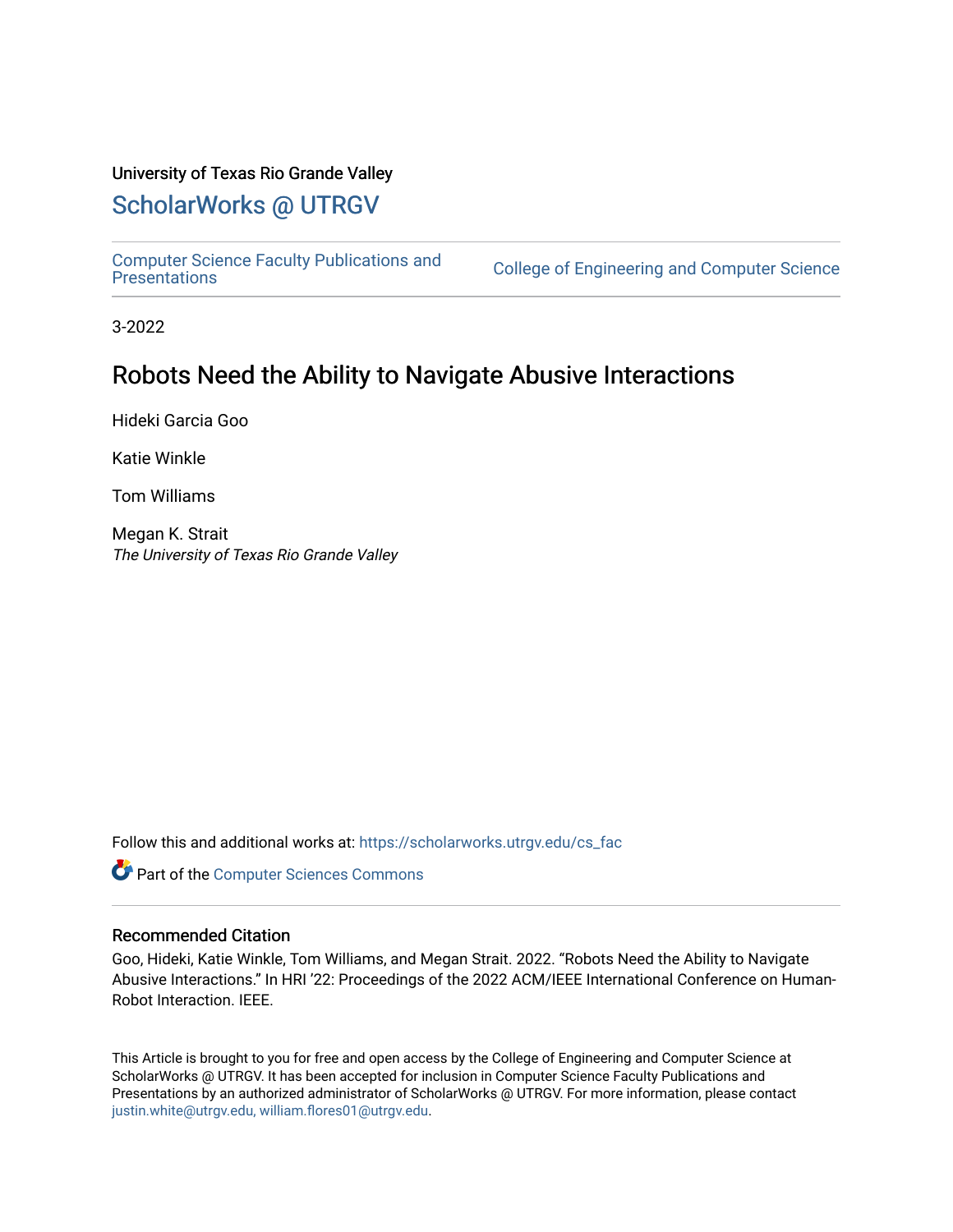# Robots Need the Ability to Navigate Abusive Interactions

Hideki Garcia Goo\*, Katie Winkle<sup>†</sup>, Tom Williams<sup>‡</sup>, and Megan Strait<sup>§</sup> <sup>∗</sup>University of Twente, Enschede, Netherlands. Email: h.garciagoo@utwente.nl †KTH Royal Institute of Technology, Stockholm, Sweden. Email: winkle@kth.se ‡Colorado School of Mines, Golden, United States. Email: twilliams@mines.edu §University of Texas Rio Grande Valley, Edinburg, United States. Email: megan.strait@utrgv.edu

*Abstract*—Researchers are seeing more and more cases of abusive disinhibition towards robots in public realms. Because robots embody gendered identities, poor navigation of antisocial dynamics may reinforce or exacerbate gender-based violence. It is essential that robots deployed in social settings be able to recognize and respond to abuse in a way that minimises ethical risk. Enabling this capability requires designers to first understand the risk posed by abuse of robots, and hence how humans perceive robot-directed abuse. To that end, we experimentally investigated reactions to a physically abusive interaction between a human perpetrator and a victimized agent. Given extensions of gendered biases to robotic agents, as well as associations between an agent's human likeness and the experiential capacity attributed to it, we quasi-manipulated the victim's humanness (via use of a *human* actor vs. NAO *robot*) and gendering (via inclusion of stereotypically *masculine* vs. *feminine* cues in their presentation) across four video-recorded reproductions of the interaction. Analysis of data from 417 participants, each of whom watched one of the four videos, indicates that the intensity of emotional distress felt by an observer is associated with their gender identification, previous experience with victimization, hostile sexism, and support for social stratification, as well as the victim's gendering.

*Index Terms*—HRi, robot abuse

#### I. INTRODUCTION

The increasingly public availability of artificial agents such as chatbots, virtual agents, and robots has revealed that (at least some) people act inappropriately towards agentic technologies (at least some of the time), with observations of verbal and physical abuse toward artificial social agents accumulating across academic and public domains [1]–[6].

Much of existing research on robot abuse has focused on the potential for robot abuse to impact those perpetrating that abuse (typically negatively [7], [8], although cf. [9]). However, the impacts of abuse, and a victim's response to it, extend not only to abusers, but to bystanders as well [10]–[14]. Moreover, the effects of abusing a robot – as well as witnessing a robot's abuse – likely extend beyond a single interaction (e.g., [8]) and may risk normalization  $[15]$  – or escalation  $[16]$  – of that behavior. Consequently, agents unable to navigate antisocial dynamics risk replicating, reinforcing, and exacerbating extant social inequities [17].

Since people ascribe robots a gender, not only on the basis of stereotypic cues in a robot's presentation [18]–[20]), voices and names [21]–[23]), but also due to robot-unique factors like physical morphology [24], even to robots not intentionally gendered [25]. In turn, this enables robots to similarly evoke and reinforce gendered stereotypes in a complex way that interacts with interactants' gender identities [25]–[27]. Thus, it is critical for robot designers to have a nuanced understanding of these complex gender-mediated perceptions and their implications.

To support the development of more socially-capable robots, and advance designers' understanding of the role of gender in mediating social impacts of abuse in human-robot interactions, and building upon the seminal research by Rosenthalvon der Pütten and colleagues [11], [12], we designed a  $2\times2$  fully factorial experiment wherein we quasi-manipulated the gendering and humanness of a victimized agent across four repetitions of a physically abusive interaction. We then showed participants videos of these depictions and assessed associations between participants' reactions to the videos and their gender socialization, past adverse experiences, and social attitudes, as well as the gendering and humanness of the victimized agent.

The contributions of this work are thus two-fold. First, by investigating people's reactions to the physical abuse of a robot (compared to that of a person), we are able to provide further support for previous findings on the adverse impacts of social aggression in human-robot interactions. Second, by taking into account related attitudinal, experiential, and social factors, we are able to identify new potential predictors of interlocutors' perceptions of the seriousness and permissibility of abuse.

#### II. METHOD

Based on work by Astrid Rosenthal-von der Pütten and colleagues [11], [12], we showed participants a video depicting an abusive interaction between a male-presenting perpetrator and a victimized agent (a man, a woman, or a NAO robot gendered as "male" or "female") and evaluated the emotionality induced by observing the interaction, participants' humanization/dehumanization of the victim, and several attitudinal, experiential, and social traits of participants themselves.

Because of prior associations between participants' gender and their evaluations of human-robot interactions (e.g., [25]), and given that the perception of abuse itself is gendered (e.g., [28]), we quasi-manipulated participants' gender via binary categorization of their self-identification as a *man* or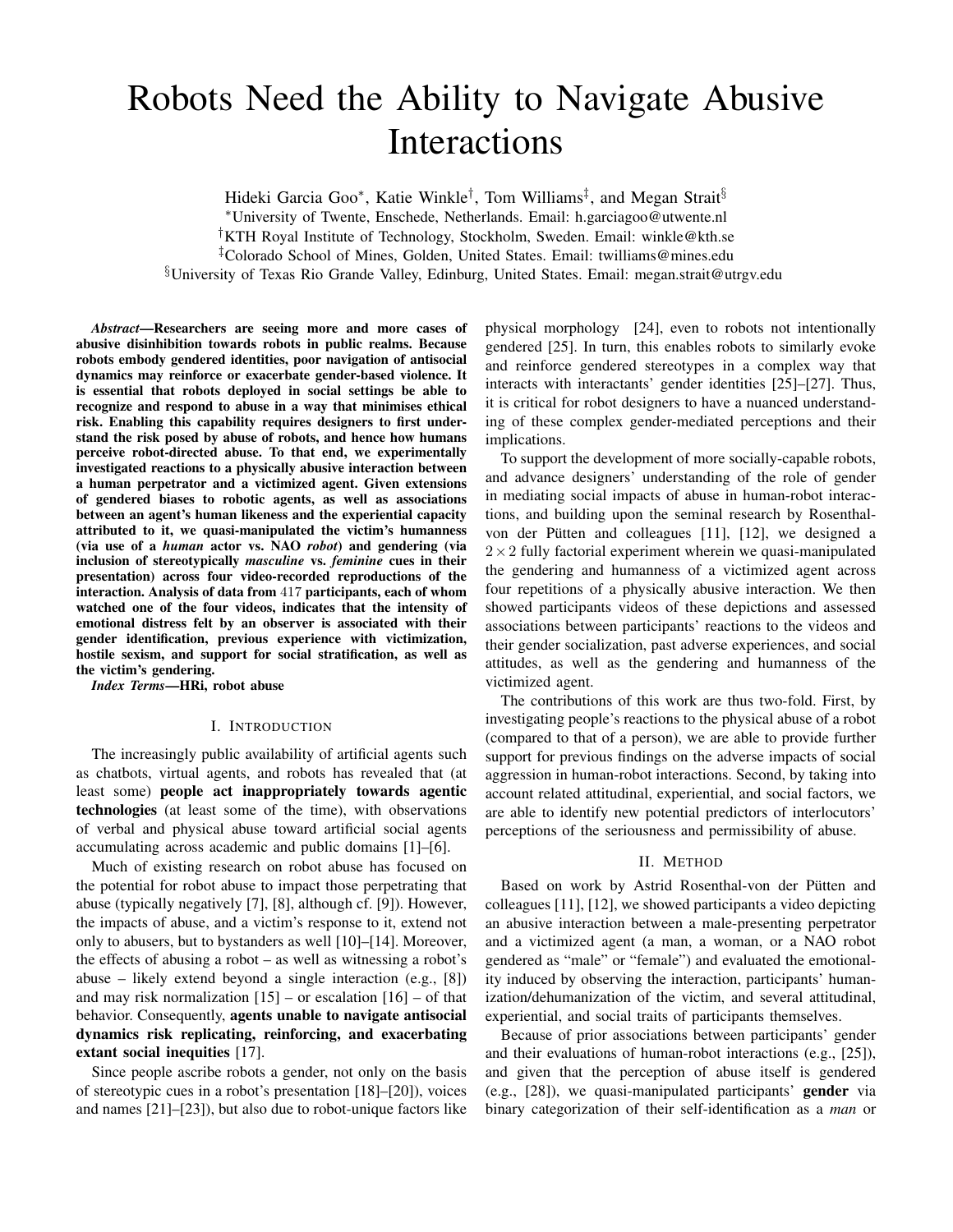

Fig. 1. Manipulation of the victim's *humanness* (human vs. robot) and *gendering* (male- vs. female-presenting).

with a *marginalized* identity (e.g., genderfluid, nonbinary, woman). All study materials and procedures were approved by the Institutional Review Board at the University of Texas Rio Grande Valley under protocol IRB-20-0379.

#### *A. Participants*

In total, 482 participants consented, after excluding those that failed the attention check  $(n = 27)$  or quit before completing their session ( $n = 33$ ), data from 417 remained. Of these 417 participants,  $63\%$  identified as women,  $35\%$ identified as men, and 2% identified with nonbinary identities. The sample consisted primarily of young adults ( $M = 20.95$ ,  $SD = 4.76$ ; *range*:  $18 - 56$ ). Consistent with the university's student demographics, 90% identified as Hispanic and 78% identified as BIPOC (68% mestizo or Hispanic, racialized as non-white; 3% Asian; 1% Black; and 3% multiracial, racialized as non-white).

#### *B. Design*

Stimuli: We created four 11-second videos – each of which depicted the same interaction between a male-presenting perpetrator and one of four victims (a man, woman, or NAO robot gendered as "male" or "female"). The interaction consisted of three ordered, 3-second enactments separated by 1-second transitions: the perpetrator (1) thrusts the victim against the table; (2) suffocates the victim with a plastic bag; and (3) suffocates the victim with a rope around their neck. In all videos, both the perpetrator and victim are positioned facing away from the camera to avoid differences in facial affect and the agents remained silent throughout the interaction apart from sounds produced by their physical interactions.

Procedure: The experiment was conducted online (via Qualtrics), with prospective participants able to access it from October 1 to December 10, 2020. Participants were then randomly presented with one of the four videos, each of which was described as depicting an interaction between "two people" or "a person and a robot", named *Carlos* (perpetrator) and *Alejandra* or *Alejandro* (victim). After the video, participants were prompted to respond to an attention check regarding the humanness and gendering of the agents they saw, followed by a questionnaire assessing the video's emotion elicitation, participants' perceptions of the victimized agent, and relevant background, as well as two "filler" instruments (the boredom

and FOMO scales [29], [30]). The ordering of instruments and questions contained within each was randomized. At the end of the questionnaire, we prompted participants for standard demographic information, and provided internal and external resources on counseling, victim advocacy, and violence prevention. The duration of the survey was expected to be 40 minutes.

#### *C. Measures*

Experiential background and attitudinal dispositions: Using the (Cyber) Aggression in Relationships Scale [31], we assessed the frequency at which participants experienced *victimization* (via psychological aggression) in the past year, and, using the Ambivalent Sexism Inventory [32] and SDO-16 [33], we assessed participants' *benevolent sexism*, *hostile sexism*, and *social dominance orientation*. In addition, we derived two constructs reflecting one's *affinity* for and *aversion* to robotic technologies, using the Negative Attitudes towards Robots Scale [34] and the Robot Acceptance Scale [35].

Effects of the manipulations: Using the Positive and Negative Affect Schedule [36] and the Mind Perception Scale [37], we assessed participants' negative affect and humanization of the victimized agent (inferred from their attributions of agency and experiential capacity), and, via factor analysis of 35 indices curated by Rosenthal von-der Pütten and colleagues ( [11], [12]), we derived five further constructs defined by agreement/disagreement as follows:

- distress induced by the video (7 items): the video was *depressing*, *disturbing*, *emotionally heavy*, *repugnant*, *shocking*, and *unpleasant*; on the other hand, the participant *didn't mind* (Item was reverse-scored.) and was *unaffected*<sup>0</sup> by the video;
- empathy for the victimized agent (3 items): the victim seemed to be *in pain*, *frightened*, and *suffering*;
- sympathy extended to the victim (6 items): the perpetrator's actions were *incomprehensible*; the participant *felt for*, *pitied*, and *sympathized with* the victim; and the participant *wished* the perpetrator would've *stopped* and *not hurt* the victim;
- antipathy towards the victim (5 items): the video was *amusing*, *entertaining*, *funny*, and *hilarious*, and the participant *found* [the perpetrator's abuse of the victim] *funny*; and
- unlikability of the victimized agent (4 items): the agent seemed *cold*, *unlikable*, *unfriendly*, and *stupid*.

#### III. RESULTS

The orientations of the constructs' global means (i.e., average across all samples; see Tab. I) suggest limited engagement of and/or perspective-taking by participants while watching the videos, evidenced by attributions of unlikability to the victim, denial of agency and experiential capacity attributions, and neutrality in response to the *negative affect* construct. Nevertheless, they confirm that the videos were emotionally provocative and negatively so, as evidenced by the overall *distress*, *sympathy*, and *empathy* induced and the lack of *antipathy* expressed. 106 participants watched the video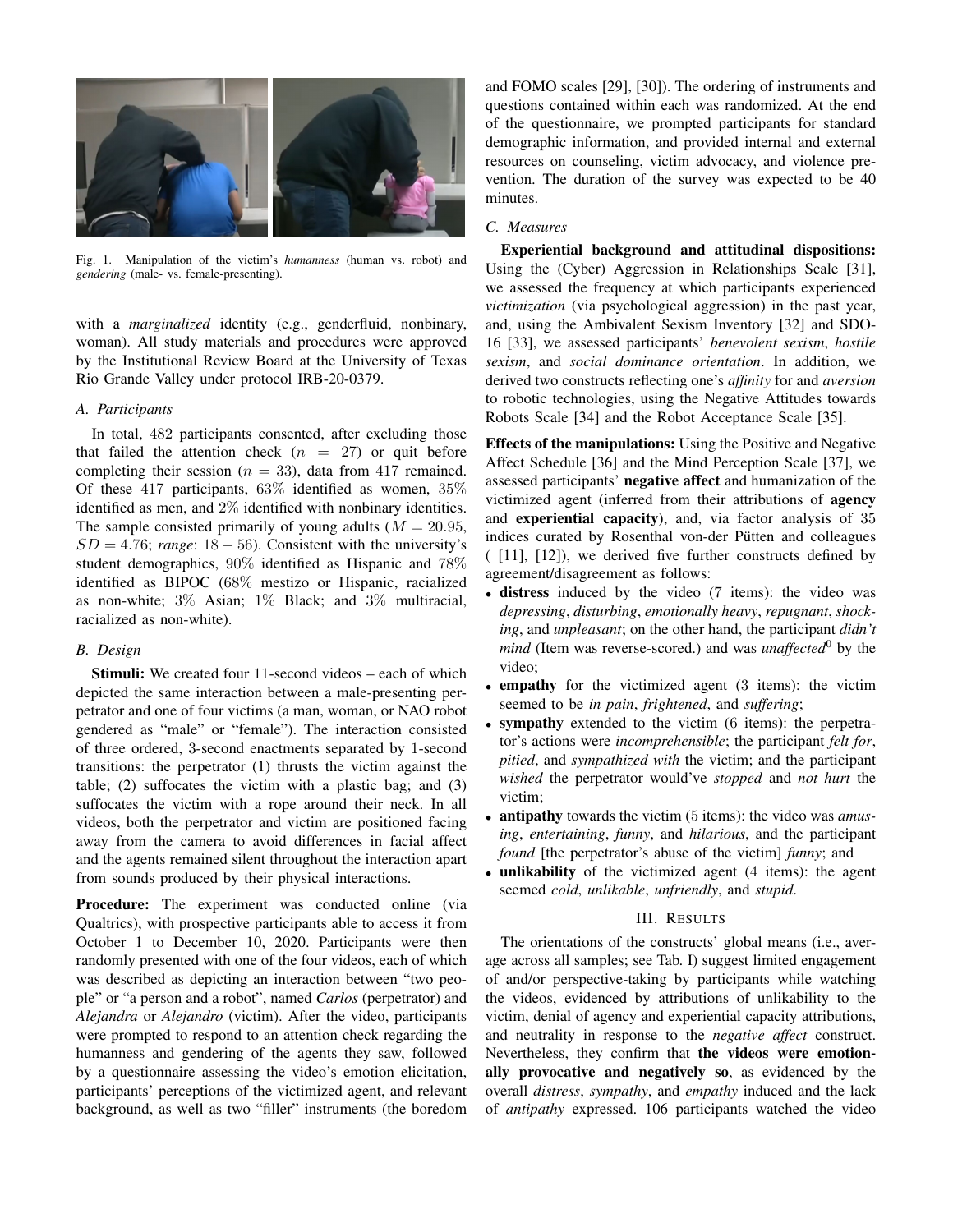portraying the victim as a female robot, 102 watched a male robot, 102 watched a female human, and 106 watched a male human.

#### *A. Gender, Gendering, & Humanness*

To evaluate the effects of the manipulated variables, we ran three-way analyses of variance (*victim humanness*  $\times$  *victim gendering*  $\times$  *participant gender*) for each of the eight outcome variables. The standard threshold ( $\alpha = .05$ ) was used to assert significance and, for each significant effect identified, Bonferroni-corrected  $t$  tests were used to assess pairwise differences. Tab. I gives the reliability (Cronbach's  $\alpha$ ), global mean  $(\pm SD)$ , and F statistics from significance testing for each construct, and Tables III and II give the descriptive and inferential statistics from pairwise comparison of factor levels.

Main effects: We observed significant associations between the victimized agent's humanness (human vs. robot) and the *distress* ( $p = .02$ ), *empathy* ( $p < .001$ ), *sympathy* ( $p < .001$ ), and *antipathy* ( $p < .01$ ) felt in witnessing the abusive interaction, as well as participants' humanization of the victim via attributions of *agency* and *experiential capacity* (ps < .001), see Tab. II.

Independent of the victim's humanness, their gendering (as male- or female-presenting) also affected many of the outcome variables, namely: *distress* ( $p < .001$ ), *negative affect* ( $p <$ .001), *sympathy* ( $p < .01$ ), and *antipathy* ( $p < .001$ ) felt in observing the interaction, and attributions of *unlikability* to the victim ( $p < .001$ ), see Tab. II.

Similar to the effects of the victim's gendering, participants' gender identification (as men or with a marginalized identity) was associated with the degree of *unlikability* attributed to the victim  $(p = .01)$  and the *distress*  $(p < .001)$ , *negative affect* ( $p < .01$ ), *sympathy* ( $p < .01$ ), and *antipathy*  $(p < .001)$  reported in response to the interaction, see Tab. III.

Interactions: One significant interaction was observed (*participant gender*  $\times$  *victim humanness* on *antipathy*;  $p = .02$ ), subsuming the main effects of victim humanness and participant gender reported above. Among participants who identified as men, those who saw the NAO victimized reported significantly greater antipathy than did those who saw a human victim  $(M_d = .22, SE = .07, d = .39; p = .02)$ . This difference, however, was not mirrored in the responses of participants who identified with a marginalized gender identity ( $p > .99$ ), thus suggesting that humanness-based modulation of antipathy is limited to men. In addition, men's antipathy towards the NAO significantly exceeded that of the other participants  $(M = .34, SE = .06, d = .64; p < .001)$ , but the difference in participants' antipathy toward the *human* victims was not significant ( $p = .07$ ), thus suggesting that genderbased modulation of antipathy manifests only in response to victimized robots.

#### *B. Attitudinal & Experiential Associations*

Using Spearman's rank correlation test, we also explored associations between the outcome variables and participants'

experience with *victimization* via relational aggression, as well as their attitudinal dispositions (*social dominance orientation*; *benevolent sexism* and *hostile sexism*). The correlation coefficients  $(\rho)$  are reported in Tab. IV and all significant results are discussed in detail below.

Social alignments: Prior *victimization* and degree of *benevolent sexism* appear predictive of one's sensitivity to the abuse, as both were associated with participants' distress and negative affect felt in observing the interaction. Benevolent sexism was also associated with the degree of empathy and sympathy that participants extended to the victimized agent. *Hostile sexism* and *social dominance orientation*, on the other hand, appear predictive of insensitivity to the abuse; both were associated with participants' antipathy and their dehumanization of the victimized agent, and inversely related to the degree of sympathy that participants extended to the victim. Surprisingly, hostile sexism and social dominance orientation were also associated with participants' attributions of experiential capacity to the victim, suggesting that, for those individuals, their insensitivity cannot be explained by a perception that the victim was less able to feel pain. On the contrary, they felt *greater* insensitivity whilst actually ascribing the victims *more* ability to experience pain.

Attitudes towards robots: Among participants who saw the NAO robot victimized, the empathy they felt for the NAO was inversely related to participants' *aversion* towards robots in general. Conversely, participants' *affinity* for robots was associated with their humanization of the NAO (via attributions of agency and experiential capacity), their sympathy extended to the NAO, and the negative affect they experienced in observing the abusive interaction. Surprisingly, however, participants' affinity was also associated with their antipathy toward the NAO's victimization.

#### IV. DISCUSSION

To understand the risks posed by abusive human-robot interactions, the present work explored the socio-emotional impacts of witnessing a robot's abuse.

#### *A. Implications*

Witnessing the abuse of robots is distressing. Consistent with the observations by Rosenthal-von der Pütten  $[11]$ ,  $[12]$ , and by Tan [14], participants who witnessed the abuse of the NAO reported feeling distressed, and their distress was sufficient to elicit both sympathetic, as well as empathic, concern for the robot. Though, also consistent with [11], [12], participants' emotionality suggests that the abuse of a robot is not as emotionally provocative as the abuse of a person (evidenced by less distress, empathy, and sympathy, as well as more antipathy in witnessing the NAO vs. human victims).

Witnessing the abuse of female-gendered robots is more distressing *or* people admit less concern for the abuse of robots gendered as male. Participants who were shown a video in which a woman actor or NAO gendered as female was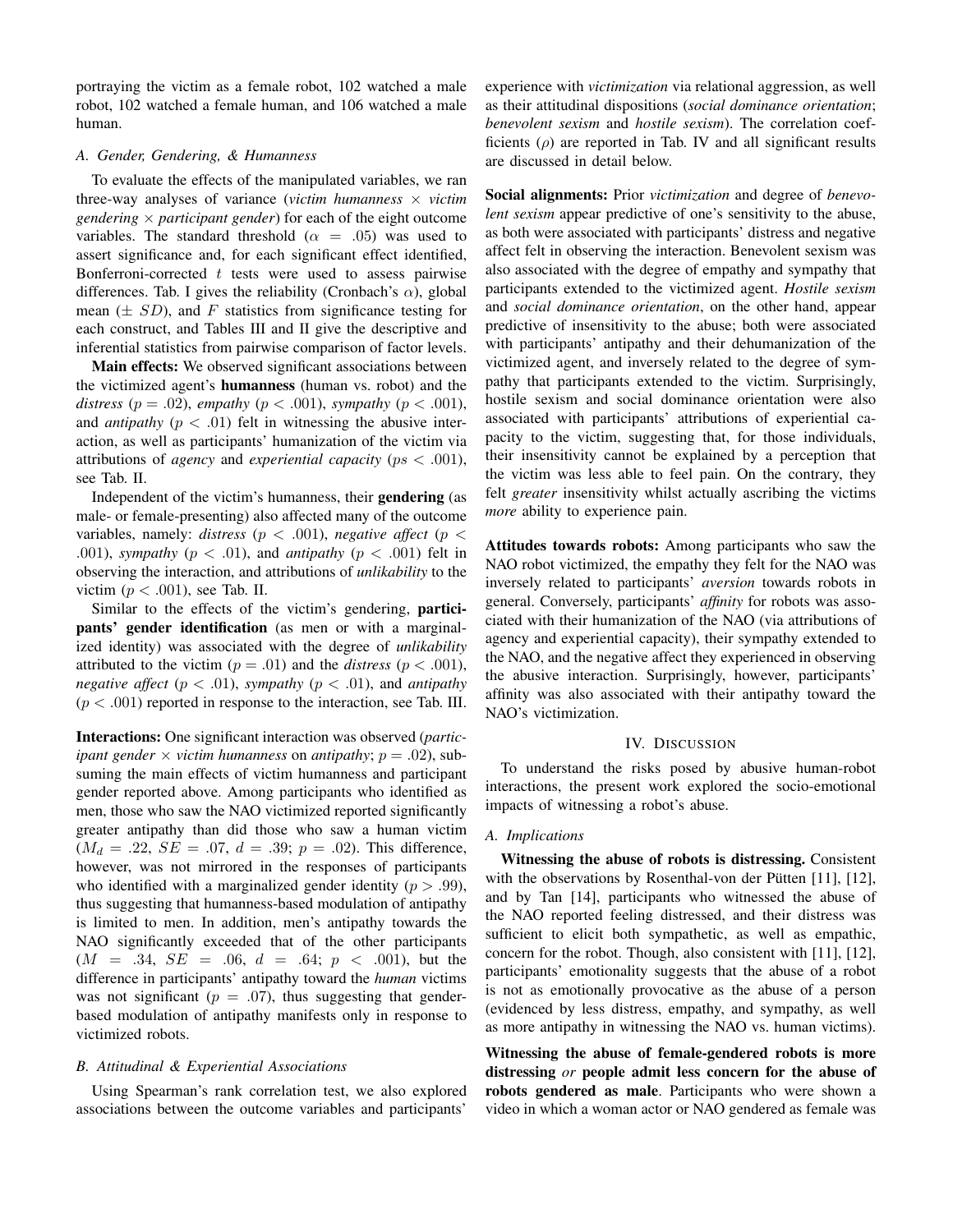depicted as the victim reported significantly greater distress, negative affect, and sympathy, as well as less antipathy for and dehumanization of the victim. This difference in response may also, or alternatively, reflect the minimization of harm in physically abusing male-gendered victims, which may in turn imply a lower barrier to engaging in their abuse.

People of marginalized identities experience (or at least admit) more distress than do men in witnessing a robot's victimization. Regardless of the victim's humanness and gendering, participants who identified with a marginalized gender reported significantly greater distress, negative affect, and sympathy in observing the abuse. Moreover, men are particularly antipathetic to a robot's abuse (or at least they portray themselves to be).

Victimization experience predicts sensitivity to abuse. Regardless of participants' gender and the victimized agent's identity, prior victimization correlated with the distress and negative affect induced from observing the abuse, suggesting that abuse may be especially traumatic for those who have previously been subject to relational aggression. *Benevolent sexism* also appears to be predictive one's (explicit) sensitivity to abuse, as evidenced by the significant correlations with distress, negative affect, empathy, and sympathy reported in response to the abusive interaction.

Belief in social stratification predicts insensitivity to a robot's abuse. Participants' *hostile sexism* and *social dominance orientation* correlated with their antipathy toward and attributions of unlikability to the victim, as well as (inversely) the distress and sympathy felt, which suggests that such attitudes may promote dismissal or diminishment of the impacts of social aggression. Also, they exhibited *greater* insensitivity – dehumanizing the victim, viewing them as cold, unlikable, unfriendly, and stupid (*unlikability* construct), and reporting that the victimization was amusing, entertaining, funny, and even hilarious (*antipathy* construct) – whilst actually ascribing the victims *more* ability to experience pain.

Affinity for robots in general predicts a person's humanization of and sympathetic concern for victimized robots, as evidenced by the significant correlations between participants' affinity and the sympathy felt for, as well as agency and experiential capacity attributed to, the NAO robot. Whereas, contrary to what might be expected based on the uncanny valley hypothesis (e.g., [38]), general aversion to robots does not appear to explain people's affect or, rather, disaffection in response to the abuse of a humanoid robot such as the NAO.

#### *B. Design Considerations*

The findings outlined above, mean that (i) equal valuation of different ideologies incompatible with ethical design as, for example, holding opposition to egalitarianism does not negate the harmful impacts of social aggression, even if the victimized agent itself cannot experience harm and (ii) the abuse of robots gendered as female has the potential to serve as a sexist tool for propagating men's social dominance. For example, we might anticipate a scenario in which a man abuses a femalepresenting robot, with no negative consequences (emotional or social) to himself, whilst causing harm to witnesses.

This clearly motivates three key considerations for HRI designers. First, designers must attempt to anticipate robot abuse when possible, and second, when abuse can be anticipated, consider whether and how such abuse might be avoided. Third, in cases where prevention is not possible, designers must consider how robots should respond when confronted with such abuse, in order to minimize observer distress, avoid gendered marginalization, and ensure they are not viewed as condoning such actions (cf. [39]). For example, by predicting the likelihood of robot abuse in one deployment context, Brščić and colleagues were able to employ avoidant navigation strategies that reduced the frequency at which their robot was abused [6]. Additional approaches include assuming abuse of a robot will occur and adjusting its physical design and social behavior to provide negative feedback [40], [41], and strategically employing shame and guilt to dissuade abusers from perpetrating further acts of violence [42].

These considerations are especially important in light of the UNESCO report [43], which suggests that social agents should respond appropriately to abuse in order to avoid propagating harmful stereotypes and cultural norms, and recent work in the field of HRI suggesting that failure to condemn normviolating actions risks weakening those violated norms [15]. Moreover, [44] provides initial evidence that responding to abuse can increase robot credibility. Overall, such confrontation may be critically important in mitigating the adverse impacts to observers and beyond.

#### *C. Limitations*

Reproduction of this research with different robotic platforms, forms of abuse, and participant pools (e.g., of different cognitive stages, from different cultural and social contexts) is recommended to test its generalizability. The results might also change if the participants witness this interaction in a lab instead of online.

#### V. CONCLUSIONS

The present findings suggest, in particular, that: (i) observing the abuse of robots is distressing; (ii) this distress is greater when a robot is "female"-gendered; (iii) people of marginalized gender identities experience greater distress than do men in witnessing the abuse; (iv) a person's prior victimization experience exacerbates the distress felt; and (v) a person's endorsement of social stratification predicts insensitivity toward the abuse. Assuming the findings here are reproducible and generalize beyond the context in and methods with which the research was carried out, they (re-)affirm the notion that the abuse of robots has the potential to negatively impact those around it, particularly people already marginalized within society. Correspondingly, social aggression and gender dynamics are critical considerations in the design of robotic technologies.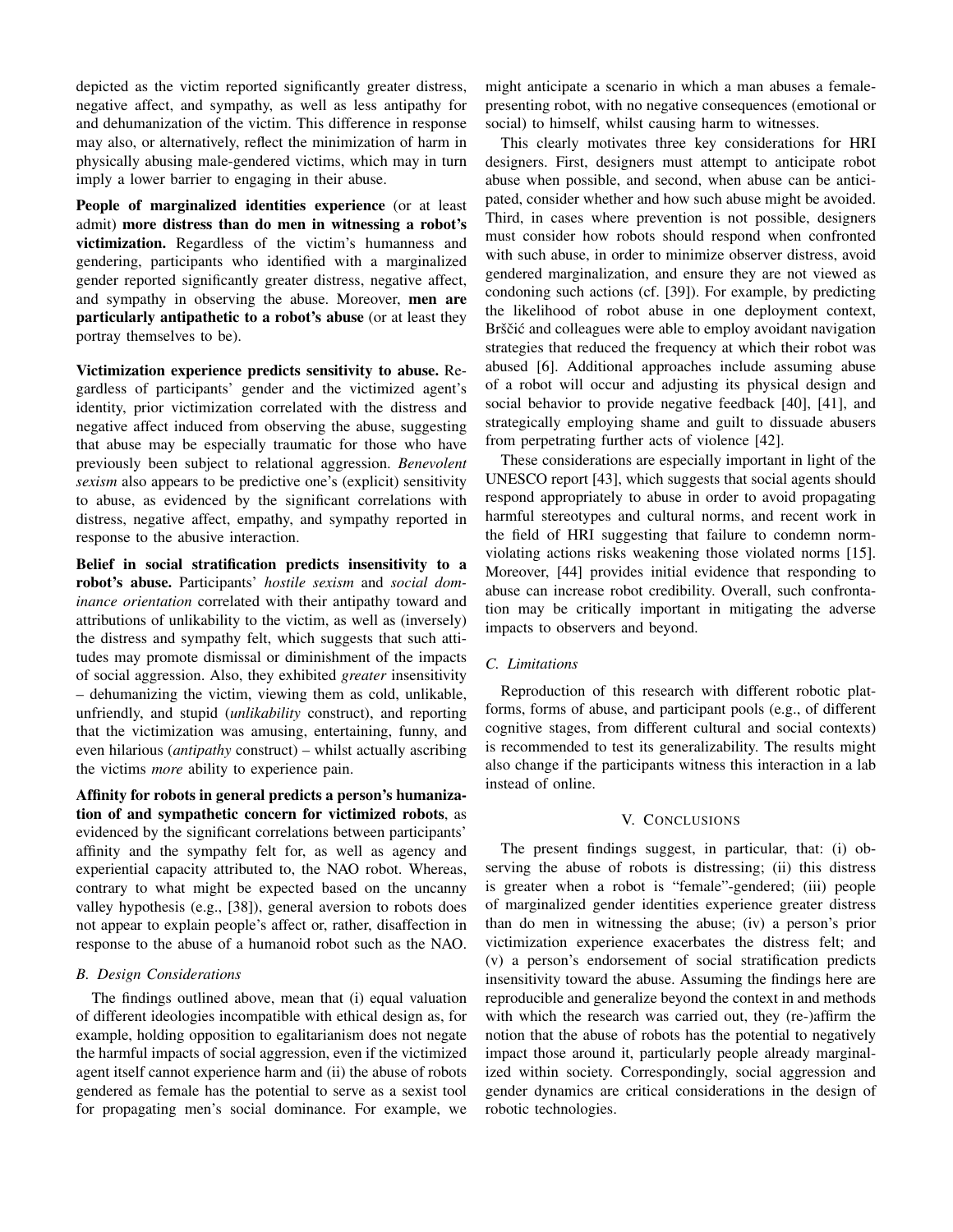#### **REFERENCES**

- [1] A. De Angeli and S. Brahnam, "I hate you! disinhibition with virtual partners," *Interacting with computers*, vol. 20, no. 3, pp. 302–310, 2008.
- [2] G. Veletsianos, C. Scharber, and A. Doering, "When sex, drugs, and violence enter the classroom: Conversations between adolescents and a female pedagogical agent," *Interacting with computers*, vol. 20, no. 3, pp. 292–301, 2008.
- [3] M. K. Strait, C. Aguillon, V. Contreras, and N. Garcia, "The public's perception of humanlike robots: Online social commentary reflects an appearance-based uncanny valley, a general fear of a "technology takeover", and the unabashed sexualization of female-gendered robots, in *2017 26th IEEE International Symposium on Robot and Human Interactive Communication (RO-MAN)*. IEEE, 2017, pp. 1418–1423.
- [4] A. C. Curry and V. Rieser, "# metoo alexa: How conversational systems respond to sexual harassment," in *Proceedings of the second acl workshop on ethics in natural language processing*, 2018, pp. 7–14.
- [5] P. Salvini, G. Ciaravella, W. Yu, G. Ferri, A. Manzi, B. Mazzolai, C. Laschi, S.-R. Oh, and P. Dario, "How safe are service robots in urban environments? bullying a robot," in *19th International Symposium in Robot and Human Interactive Communication*. IEEE, 2010, pp. 1–7.
- [6] D. Brščić, H. Kidokoro, Y. Suehiro, and T. Kanda, "Escaping from children's abuse of social robots," in *Proceedings of the tenth annual acm/ieee international conference on human-robot interaction*, 2015, pp. 59–66.
- [7] C. Bartneck and J. Hu, "Exploring the abuse of robots," *Interaction Studies*, vol. 9, no. 3, pp. 415–433, 2008.
- [8] R. Sparrow, "Kicking a robot dog," in *2016 11th ACM/IEEE International Conference on Human-Robot Interaction (HRI)*. IEEE, 2016, pp. 229–229.
- [9] M. Luria, O. Sheriff, M. Boo, J. Forlizzi, and A. Zoran, "Destruction, catharsis, and emotional release in human-robot interaction," *ACM Transactions on Human-Robot Interaction (THRI)*, vol. 9, no. 4, pp. 1–19, 2020.
- [10] L. D. Riek, T.-C. Rabinowitch, B. Chakrabarti, and P. Robinson, "Empathizing with robots: Fellow feeling along the anthropomorphic spectrum," in *2009 3rd International Conference on Affective Computing and Intelligent Interaction and Workshops*. IEEE, 2009, pp. 1–6.
- [11] A. M. Rosenthal-von der Pütten, N. C. Krämer, L. Hoffmann, S. Sobieraj, and S. C. Eimler, "An experimental study on emotional reactions towards a robot," *International Journal of Social Robotics*, vol. 5, no. 1, pp. 17–34, 2013.
- [12] A. M. Rosenthal-Von Der Pütten, F. P. Schulte, S. C. Eimler, S. Sobieraj, L. Hoffmann, S. Maderwald, M. Brand, and N. C. Krämer, "Investigations on empathy towards humans and robots using fmri," *Computers in Human Behavior*, vol. 33, pp. 201–212, 2014.
- [13] J. Connolly, V. Mocz, N. Salomons, J. Valdez, N. Tsoi, B. Scassellati, and M. Vázquez, "Prompting prosocial human interventions in response to robot mistreatment," in *Proceedings of the 2020 ACM/IEEE International Conference on Human-Robot Interaction*, 2020, pp. 211–220.
- [14] X. Z. Tan, M. Vázquez, E. J. Carter, C. G. Morales, and A. Steinfeld, "Inducing bystander interventions during robot abuse with social mechanisms," in *Proceedings of the 2018 ACM/IEEE international conference on human-robot interaction*, 2018, pp. 169–177.
- [15] R. B. Jackson and T. Williams, "Language-capable robots may inadvertently weaken human moral norms," in *2019 14th ACM/IEEE International Conference on Human-Robot Interaction (HRI)*. IEEE, 2019, pp. 401–410.
- [16] S. Yamada, T. Kanda, and K. Tomita, "An escalating model of children's robot abuse," in *Proceedings of the 2020 ACM/IEEE International Conference on Human-Robot Interaction*, 2020, pp. 191–199.
- [17] S. M. West, M. Whittaker, and K. Crawford, "Discriminating systems: Gender, race and power in ai," *AI Now Institute*, 2019.
- [18] F. Eyssel and F. Hegel, "(s) he's got the look: Gender stereotyping of robots," *Journal of Applied Social Psychology*, vol. 42, no. 9, pp. 2213– 2230, 2012.
- [19] N. Fitter, M. Strait, E. Bisbee, M. Matarić, and L. Takayama, "You're wigging me out! is personalization of telepresence robots strictly positive?" in *2021 ACM/IEEE International Conference on Human-Robot Interaction*. ACM, 2021.
- [20] D. Cameron and E. C. Collins, "Children's reasoning on robots and gender," in *12th International Conference on Social Robotics*. Springer, 2020.
- [21] D. Kuchenbrandt, M. Häring, J. Eichberg, F. Eyssel, and E. André, "Keep an eye on the task! how gender typicality of tasks influence

human–robot interactions," *International Journal of Social Robotics*, vol. 6, no. 3, pp. 417–427, 2014.

- [22] C. McGinn and I. Torre, "Can you tell the robot by the voice? an exploratory study on the role of voice in the perception of robots," in *2019 14th ACM/IEEE International Conference on Human-Robot Interaction (HRI)*. IEEE, 2019, pp. 211–221.
- [23] B. Tay, Y. Jung, and T. Park, "When stereotypes meet robots: the doubleedge sword of robot gender and personality in human–robot interaction," *Computers in Human Behavior*, vol. 38, pp. 75–84, 2014.
- [24] J. Bernotat, F. Eyssel, and J. Sachse, "Shape it–the influence of robot body shape on gender perception in robots," in *International Conference on Social Robotics*. Springer, 2017, pp. 75–84.
- [25] T. Nomura, "Robots and gender," *Gender and the Genome*, vol. 1, no. 1, pp. 18–25, 2017.
- [26] R. B. Jackson, T. Williams, and N. Smith, "Exploring the role of gender in perceptions of robotic noncompliance," in *Proceedings of the 2020 ACM/IEEE International Conference on Human-Robot Interaction*, 2020, pp. 559–567.
- [27] M. Strait, P. Briggs, and M. Scheutz, "Gender, more so than age, modulates positive perceptions of language-based human-robot interactions," in *4th international symposium on new frontiers in human robot interaction*, 2015, pp. 21–22.
- [28] S. A. Basow, K. F. Cahill, J. E. Phelan, K. Longshore, and A. McGillicuddy-DeLisi, "Perceptions of relational and physical aggression among college students: Effects of gender of perpetrator, target, and perceiver," *Psychology of Women Quarterly*, vol. 31, no. 1, pp. 85–95, 2007.
- [29] S. A. Fahlman, K. B. Mercer-Lynn, D. B. Flora, and J. D. Eastwood, "Development and validation of the multidimensional state boredom scale," *Assessment*, vol. 20, no. 1, pp. 68–85, 2013.
- [30] J. P. Abel, C. L. Buff, and S. A. Burr, "Social media and the fear of missing out: Scale development and assessment," *Journal of Business & Economics Research (JBER)*, vol. 14, no. 1, pp. 33–44, 2016.
- [31] L. E. Watkins, R. C. Maldonado, and D. DiLillo, "The cyber aggression in relationships scale: A new multidimensional measure of technologybased intimate partner aggression," *Assessment*, vol. 25, no. 5, pp. 608– 626, 2018.
- [32] P. Glick and S. T. Fiske, "The ambivalent sexism inventory: Differentiating hostile and benevolent sexism." *Journal of personality and social psychology*, vol. 70, no. 3, p. 491, 1996.
- [33] F. Pratto, J. Sidanius, L. M. Stallworth, and B. F. Malle, "Social dominance orientation: A personality variable predicting social and political attitudes." *Journal of personality and social psychology*, vol. 67, no. 4, p. 741, 1994.
- [34] T. Nomura, T. Suzuki, T. Kanda, and K. Kato, "Measurement of negative attitudes toward robots," *Interaction Studies*, vol. 7, no. 3, pp. 437–454, 2006.
- [35] N. Ezer, A. D. Fisk, and W. A. Rogers, "Attitudinal and intentional acceptance of domestic robots by younger and older adults," in *International conference on universal access in human-computer interaction*. Springer, 2009, pp. 39–48.
- [36] D. Watson, L. A. Clark, and A. Tellegen, "Development and validation of brief measures of positive and negative affect: the panas scales." *Journal of personality and social psychology*, vol. 54, no. 6, p. 1063, 1988.
- [37] H. M. Gray, K. Gray, and D. M. Wegner, "Dimensions of mind perception," *science*, vol. 315, no. 5812, pp. 619–619, 2007.
- [38] M. Strait, L. Vujovic, V. Floerke, M. Scheutz, and H. Urry, "Too much humanness for human-robot interaction: exposure to highly humanlike robots elicits aversive responding in observers," in *Proceedings of the 33rd annual ACM conference on human factors in computing systems*, 2015, pp. 3593–3602.
- [39] A. Schlesinger, K. P. O'Hara, and A. S. Taylor, "Let's talk about race: Identity, chatbots, and ai," in *Proceedings of the 2018 chi conference on human factors in computing systems*, 2018, pp. 1–14.
- [40] H. Ku, J. J. Choi, S. Lee, S. Jang, and W. Do, "Designing shelly, a robot capable of assessing and restraining children's robot abusing behaviors," in *Companion of the 2018 ACM/IEEE International Conference on Human-Robot Interaction*, 2018, pp. 161–162.
- [41] M. Scheeff, J. Pinto, K. Rahardja, S. Snibbe, and R. Tow, "Experiences with sparky, a social robot," in *Socially intelligent agents*. Springer, 2002, pp. 173–180.
- [42] K. Darling, "Extending legal protection to social robots: The effects of anthropomorphism, empathy, and violent behavior towards robotic objects," in *Robot law*. Edward Elgar Publishing, 2016.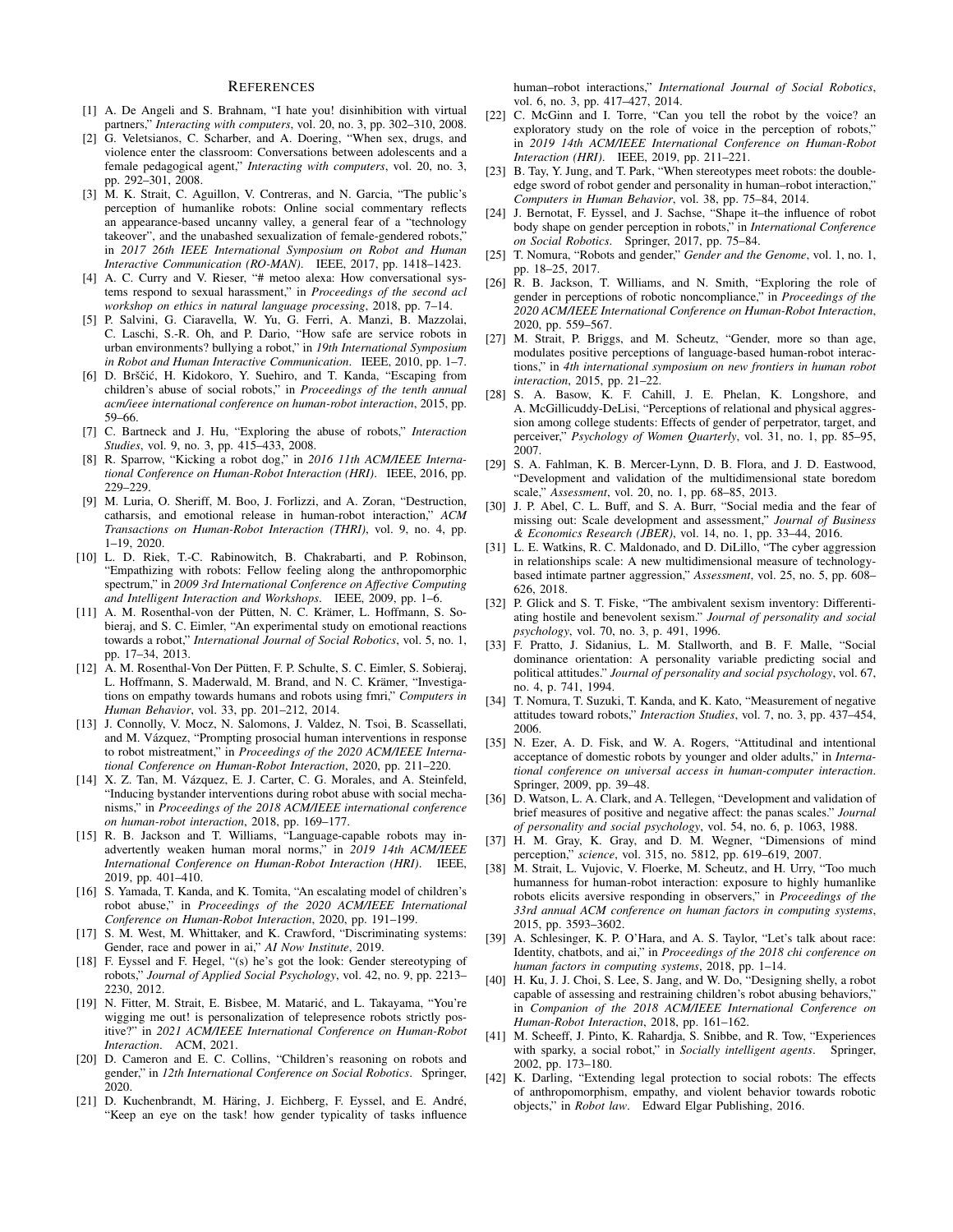[43] M. West, R. Kraut, and H. Ei Chew, "I'd blush if I could: closing gender divides in digital skills through education," Tech. Rep., 2019. [Online]. Available: https://unesdoc.unesco.org/ark:/48223/pf0000367416.page=1

credibility and challenging gender norms in responding to abusive behaviour: A case for feminist robots," in *2021 ACM/IEEE International Conference on Human-Robot Interaction*, 2021.

[44] K. Winkle, G. I. Melsión, D. McMillan, and I. Leite, "Boosting robot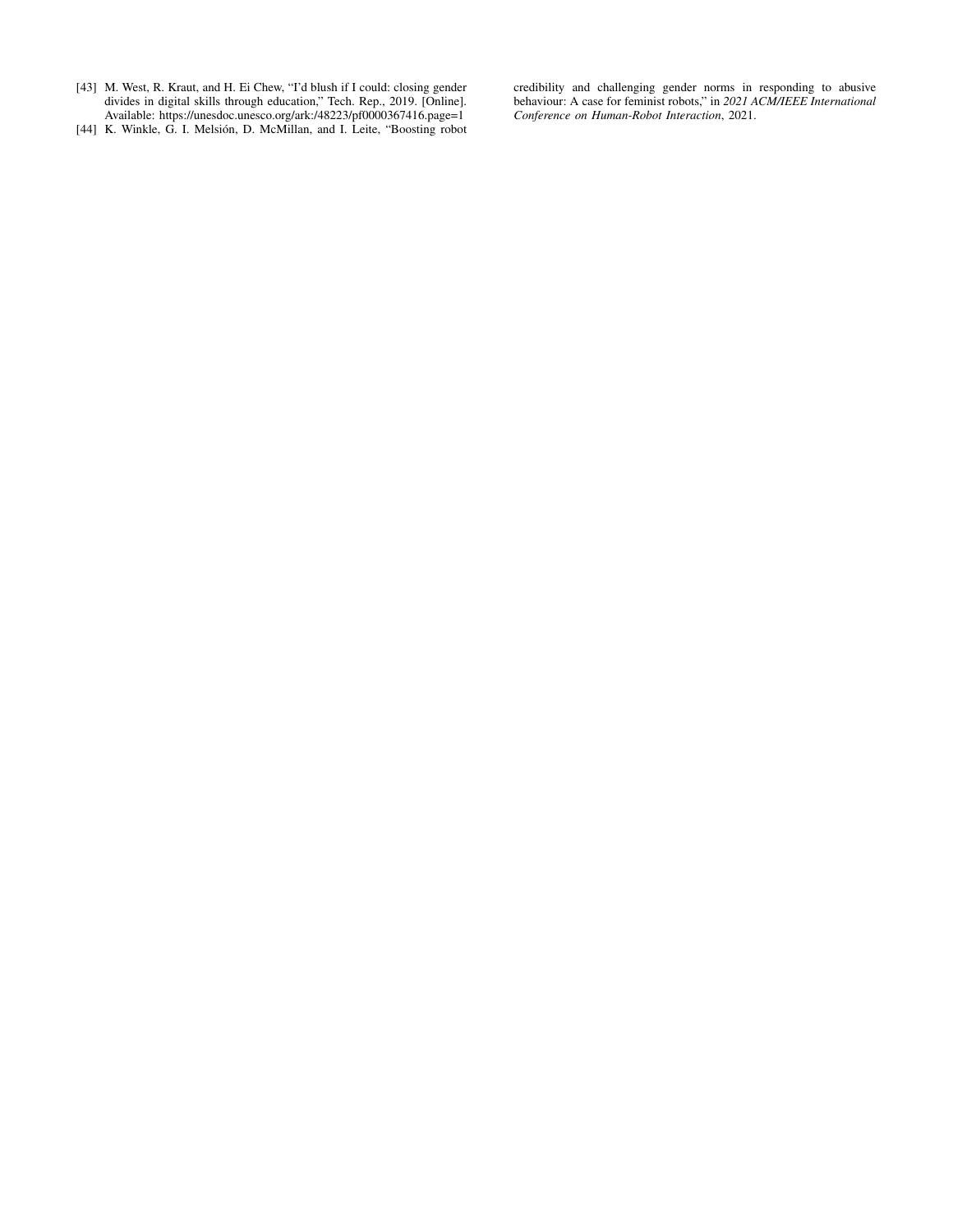#### APPENDIX

|                       | $\alpha$ | $M_q \pm SD$   | $F_{humanness}$ | $F_{\text{gendering}}$ | $F_{gender}$ | $F_{vh} \times v g$ | $F_{vh} \times pg$ | $F_{vg \times pg}$ | $F_{vh} \times v g \times p g$ |
|-----------------------|----------|----------------|-----------------|------------------------|--------------|---------------------|--------------------|--------------------|--------------------------------|
| negative affect       | .89      | $-.05 \pm .51$ | .09             | $**$ 7.33              | *** $11.79$  | 2.37                | .76                | 1.24               | .96                            |
| distress              | .86      | $.19 \pm .48$  | $* 5.54$        | $*** 23.72$            | $*** 16.59$  | .72                 | .98                | .02                | 1.02                           |
| empathy               | .90      | $.35 \pm .65$  | $** 10.67$      | .56                    | .74          | 2.50                | .41                | 2.20               | .06                            |
| sympathy              | .89      | $.44 \pm .50$  | *** 22.47       | $** 10.78$             | ** 7.87      | .02                 | .01                | .06                | 1.32                           |
| antipathy             | .89      | $-.68 \pm .45$ | $***$ 7.61      | $* 4.77$               | $*** 27.77$  | .72                 | 5.22<br>$\ast$     | 2.56               | 1.94                           |
| agency                | .87      | $-.36 \pm .50$ | *** $13.84$     | .34                    | .37          | 1.86                | 1.48               | .10                | .43                            |
| experiential capacity | .88      | $-.35 \pm .44$ | $*** 53.18$     | .07                    | .29          | 1.18                | 3.26               | .13                | .97                            |
| unlikability          | .76      | $-.34 \pm .48$ | 2.62            | *** $11.64$            | $*$ 6.68     | 1.49                | .05                | .15                | .17                            |

TABLE I

OUTCOME VARIABLES, THEIR RELIABILITY (CRONBACH'S α), GLOBAL MEAN (Mg ) AND STANDARD DEVIATION (SD), AND EFFECTS OF *humanness* AND *gendering* OF THE VICTIMIZED AGENT, AS WELL AS PARTICIPANTS' *gender*, AND THEIR INTERACTIONS (vh = *victim humanness*, vg = *victim gendering*, AND pg = *participant gender*). ASTERISKS DENOTE SIGNIFICANCE (\*\*\* ⇒ p < .001, \*\* ⇒ p < .01, AND \* ⇒ p < .05).

|                                                              |                                                  |                                                   | victim humanness                                 |                                        | victim gendering     |                                                           |                                                  |                                                   |                                |                      |
|--------------------------------------------------------------|--------------------------------------------------|---------------------------------------------------|--------------------------------------------------|----------------------------------------|----------------------|-----------------------------------------------------------|--------------------------------------------------|---------------------------------------------------|--------------------------------|----------------------|
|                                                              | human                                            | robot                                             | $M_d \pm SE$                                     |                                        | d                    | masc.                                                     | fem.                                             | $M_d \pm SE$                                      | t                              | $\boldsymbol{d}$     |
| negative affect<br>distress                                  | $-.03 \pm .52$ $-.04 \pm .51$<br>$.24 \pm .45$   | $.14 \pm .50$                                     | $.01 \pm .05$<br>$.11 \pm .05$                   | 0.29<br>$*2.35$                        | $.03 -$<br>$.23\,$   | $-.12 \pm .52$<br>$.08 \pm .46$                           | $.03 + .50$<br>$.30 \pm .47$                     | $.14 \pm .05$<br>$.23 \pm .05$                    | $** 2.70$<br>*** $4.82$        | .28<br>.49           |
| empathy<br>sympathy<br>antipathy                             | $.46 \pm .60$<br>$.56 \pm .42$<br>$-.72 \pm .37$ | $.23 \pm .66$<br>$.32 \pm .54$<br>$-.61 \pm .52$  | $.22 \pm .06$<br>$.23 \pm .05$<br>$-.12 \pm .04$ | $***3.27$<br>*** $4.74$<br>$** - 2.76$ | .34<br>.48<br>$-.27$ | $.30 \pm .66$<br>$.36 \pm .52$<br>$-.62 \pm 45$           | $.39 \pm .62$<br>$.52 \pm .46$<br>$-.71 \pm .46$ | $.05 \pm .07$<br>$.16 \pm .05$<br>$-.09 \pm .04$  | .75<br>$***3.28$<br>$* - 2.18$ | .08<br>.33<br>$-.22$ |
| agency<br>experiential capacity $-.20 \pm .37 - .49 \pm .45$ | $-.27 \pm .46$ $-.44 \pm .51$                    | <i>unlikability</i> $-.38 \pm .47$ $-.30 \pm .49$ | $.19\pm.05$<br>$.31 \pm .04$<br>$-.08 \pm .05$   | $***3.72$<br>$***7.29$<br>$-1.62$      | .76                  | $.39 - .36 \pm .46 - .34 \pm .53$<br>$-.16 - .27 \pm .49$ | $-.33 \pm .40$ $-.34 \pm .36$<br>$-.42\pm.45$    | $.03 \pm .05$<br>$-.01 \pm .04$<br>$-.17 \pm .05$ | .58<br>$-.27$<br>$*** - 3.41$  | .06<br>.03<br>$-.35$ |

TABLE II

DESCRIPTIVE STATISTICS ( $M\,\pm\,SD$ ) BY FACTOR LEVEL, AS WELL AS THE ABSOLUTE *mean difference* ( $M_d$ ) between levels, Student's t STATISTIC, AND MAGNITUDE OF THE EFFECT (COHEN'S  $d$ ). ASTERISKS DENOTE SIGNIFICANCE (\*\*\*  $\Rightarrow p < .001$ , \*\*  $\Rightarrow p < .01$ , and \*  $\Rightarrow p < .05$ ).

|                                                                                                                                                                                                                                                                 |     | participant gender |                                                                                                                                                                                                                        |                                                     |       |  |  |  |
|-----------------------------------------------------------------------------------------------------------------------------------------------------------------------------------------------------------------------------------------------------------------|-----|--------------------|------------------------------------------------------------------------------------------------------------------------------------------------------------------------------------------------------------------------|-----------------------------------------------------|-------|--|--|--|
|                                                                                                                                                                                                                                                                 | men |                    | marg. $M_d \pm SE$                                                                                                                                                                                                     |                                                     | $t$ d |  |  |  |
| negative affect $-.15 \pm .51$ $01 \pm .51$ $-.18 \pm .05$ *** $-3.43$ $-.35$                                                                                                                                                                                   |     |                    | distress $.06 \pm .51$ $.26 \pm .44$ $-.19 \pm .05$ *** $-4.07$ $-.41$                                                                                                                                                 |                                                     |       |  |  |  |
|                                                                                                                                                                                                                                                                 |     |                    | empathy $.31 \pm .64$ $.37 \pm .65$ $-.06 \pm .07$ $-.86$ $-.09$<br>sympathy $.34 \pm .52$ $.49 \pm .48$ $-.14 \pm .05$ $**$ $-2.80$ $-.28$<br>antipathy $-0.50 \pm 0.54 - 0.76 \pm 0.37$ . $24 \pm 0.04$ *** 5.27 .53 |                                                     |       |  |  |  |
| exp. capacity $-.36 \pm .43 - .34 \pm .41 - .01 \pm .04 - .54 - .05$                                                                                                                                                                                            |     |                    | agency $-.37 \pm .47 - .34 \pm .50 - .03 \pm .05$ $-.61 - .06$<br>unlikability $-.26 \pm .47 - .39 \pm .48$ $.13 \pm .05$                                                                                              | $*2.58$ .26                                         |       |  |  |  |
| victimization $.09 \pm .18$ $.16 \pm .21$ $-.06 \pm .02$<br>benev. sexism $.01 \pm .29$ $.02 \pm .32$ $-.01 \pm .03$ $-.43$ $-.04$<br>hostile sexism $-.08 \pm .40 - .27 \pm .35$ .18 $\pm .04$<br>soc. dom. orient. $-.44 \pm .34 - .52 \pm .31$ . 07 $\pm$ 03 |     |                    |                                                                                                                                                                                                                        | $*** - 3.01 - .31$<br>*** $4.77$ .49<br>$*1.97$ .20 |       |  |  |  |

TABLE III

DESCRIPTIVE STATISTICS  $(M \pm SD)$ , BY PARTICIPANTS' GENDER IDENTIFICATION, AS WELL AS THE ABSOLUTE *mean difference*  $(M_d)$  between GROUPS, STUDENT'S t STATISTIC, AND COHEN'S d.